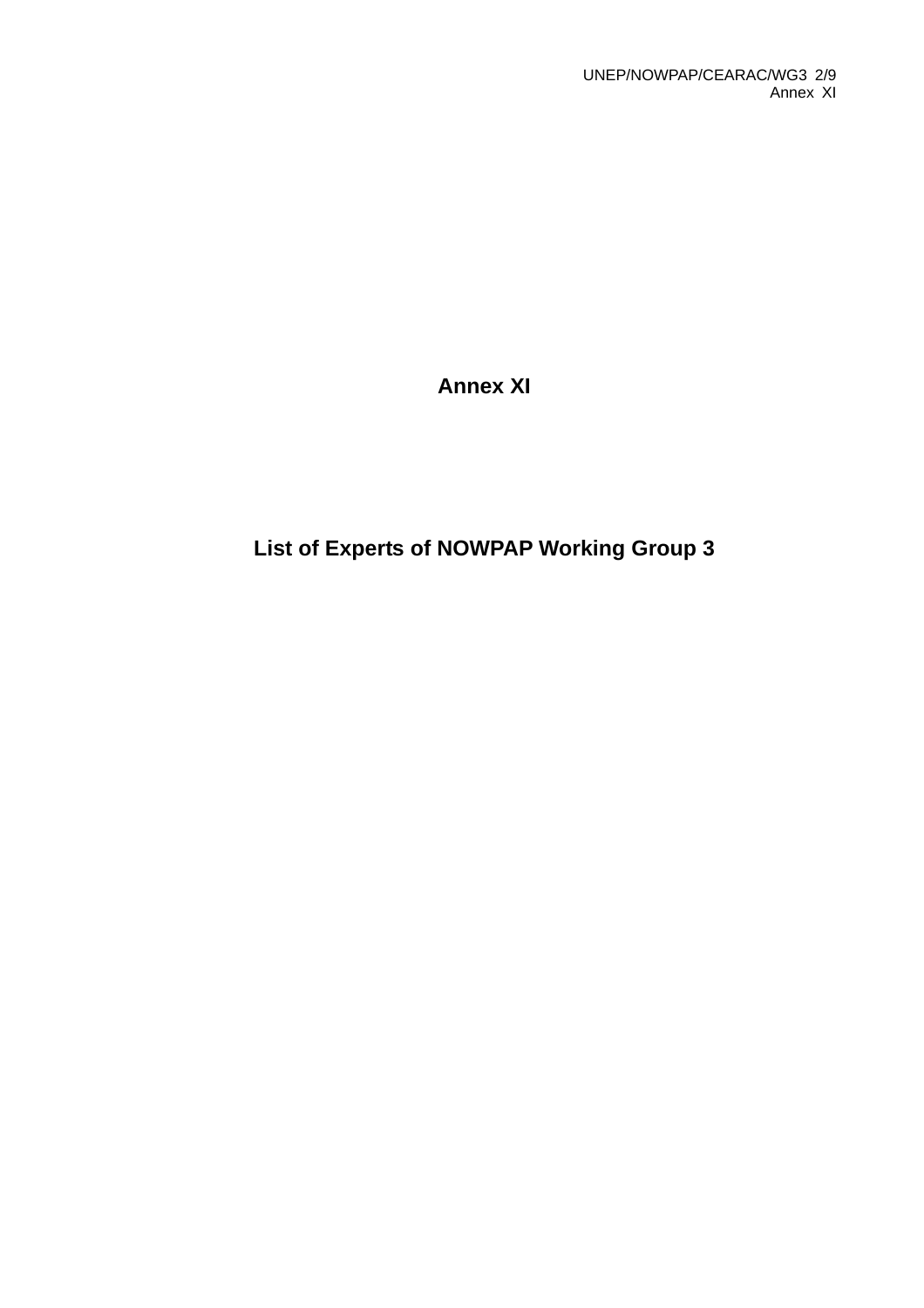# **Annex XI**

# **List of Experts of NOWPAP Working Group 3**

## **People's Republic of China**

#### **Mr. Jianhui ZHANG**

Associate Professor Department of Ecological Monitoring China National Environmental Monitoring Center No.1 YuHuinanlu, Beisihuandonglu, Chaoyang District, Beijing, 100029 Tel: +86-10-84633677 E-mail: zhangjh@cnemc.cn <also Focal Point of CEARAC>

#### **Mr. Mingjiang ZHOU**

Professor Institute of Oceanology, Chinese Academy of Sciences 7, Nanhai Road, Qingdao 266071, China Tel: +86-532-2898589 Fax: +86-532-2893088 E-mail: mjzhou@ms.qdio.ac.cn

#### **Japan**

# **Dr. Yasuwo FUKUYO**

Professor, Asian Natural Environmental Science Center, The University of Tokyo 1-1-1 Yayoi Bunkyo-ku, Tokyo 113-8657, JAPAN Tel: +81-3-5841-2782 Fax: +81-3-5841-8040 E-mail: [ufukuyo@mail.ecc.u-tokyo.ac.jp](mailto:ufukuyo@mail.ecc.u-tokyo.ac.jp) <also Focal Point of CEARAC>

#### **Dr. Osamu MATSUDA**

Professor Emeritus, Hiroshima University Hachihonmatsu-minami 6-8-13, Higashi-Hiroshima 739-0144, Japan Tel/Fax:+81-82-428-3846 Email: [matsuda036@go3.enjoy.ne.jp](mailto:matsuda036@go3.enjoy.ne.jp)